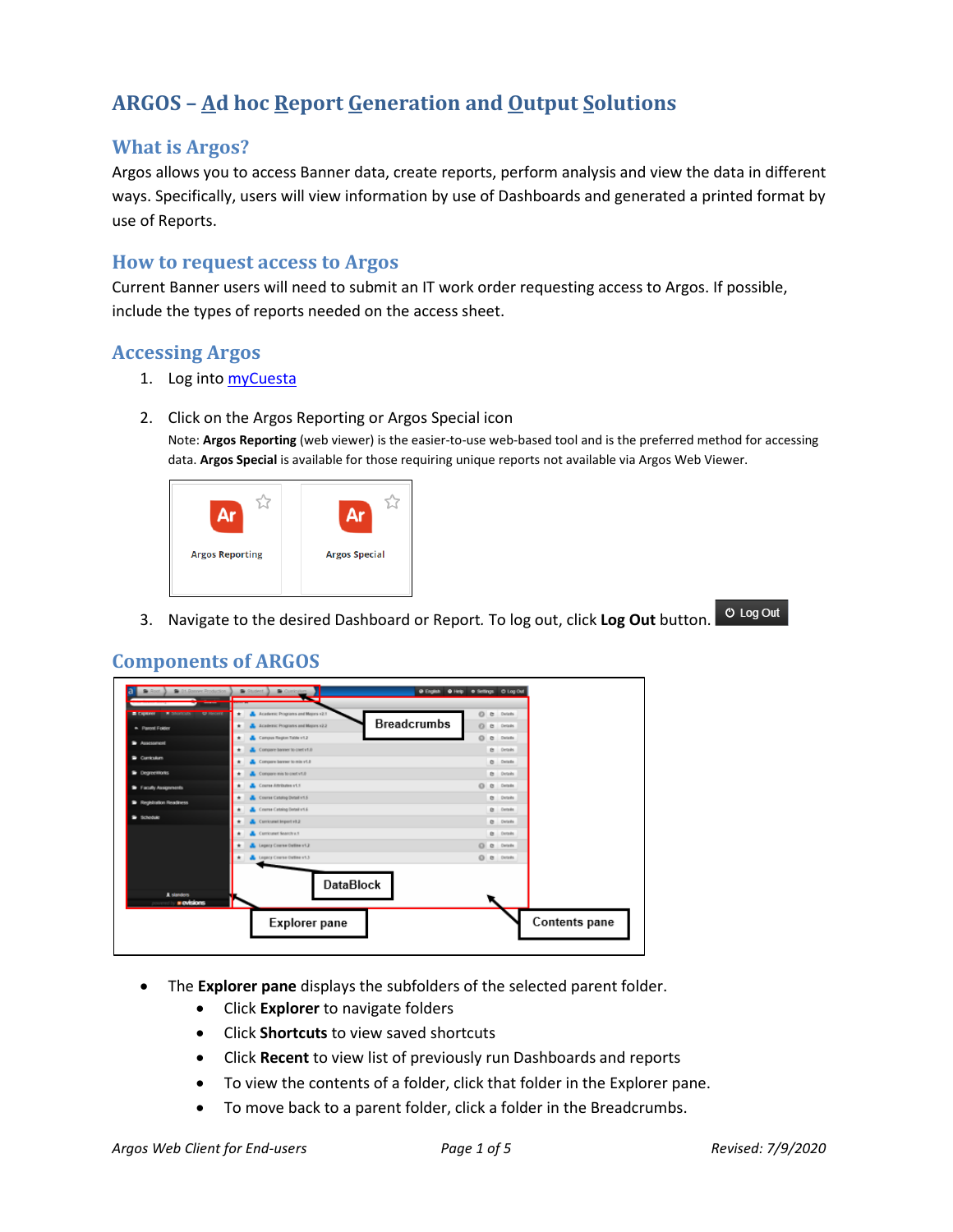- To quickly select another subfolder, hover over a parent folder in the Breadcrumbs and then select a subfolder from the dropdown list.
- The **Breadcrumbs** displays the current selected folder and the associated parent folder(s).
- The **Contents pane** displays the contents of the selected folder.
- **DataBlocks** are pre-formed collections of Banner data. Information in a DataBlock can be displayed on the screen (via Dashboards) or in printed format (via reports).

### Running Dashboards

A Dashboard is a shortcut to a form created by a DataBlock Designer. Each DataBlock contains one or more Dashboards.

#### **Run Dashboard**

- 1. Select the desired folder.
- 2. Locate the desired DataBlock in the Contents pane.

*Note: The number to the right of the DataBlock name indicates the number Dashboards available.*



#### the **DataBlock name** to run the default Dashboard

| Assessment Placement v1.8 | C,<br><b>Details</b> |
|---------------------------|----------------------|
|                           |                      |

#### **Or**

Click the **Details** button, then click on the desired **Dashboard name**.

| Name A                                                               |                                                  |                                                                   |  |  |
|----------------------------------------------------------------------|--------------------------------------------------|-------------------------------------------------------------------|--|--|
| $\star$                                                              | Assessment Placement v1.8                        | <b>Details</b><br>G<br>63                                         |  |  |
|                                                                      | Created By mowen, Feb 7 2013 10:38 AM            | <b>Notes</b>                                                      |  |  |
| <b>Modified</b><br>By                                                | emcdonal. Jun 10 2015 8:15 AM                    | ◆ 1.1 Added new quickview<br>counter - , Feb 16 2009 11:38<br>AM. |  |  |
| ID                                                                   | 2154                                             | ↓ 1.2 Scott Modified to data<br>standards - . Apr 22 2009 2:49    |  |  |
| Connection                                                           | <b>PROD</b>                                      | <b>PM</b>                                                         |  |  |
|                                                                      |                                                  | ◆ 1.3 Replace placement levels                                    |  |  |
| *                                                                    | <b>Assessment Results Letter v1.6</b> (ID: 4771) | G                                                                 |  |  |
| m                                                                    | <b>CSV Report v1.3</b> (ID: 4772)                | G                                                                 |  |  |
| $=$                                                                  | High School List v1.3 (ID: 4773)                 | $\mathbf{G}$                                                      |  |  |
| $\star$                                                              | HS EXEMPTIONS ASSESSMENTS TEST v1.1              | G<br>Details<br>6                                                 |  |  |
| $\star$                                                              | HS EXEMPTIONS ASSESSMENTS TEST v1.2              | G<br><b>Details</b><br>6                                          |  |  |
| <b>Registration Readiness Status v1.1</b><br>Details<br>$\star$<br>C |                                                  |                                                                   |  |  |
| SuccessXPrereg<br>*                                                  |                                                  | <b>Details</b><br>G                                               |  |  |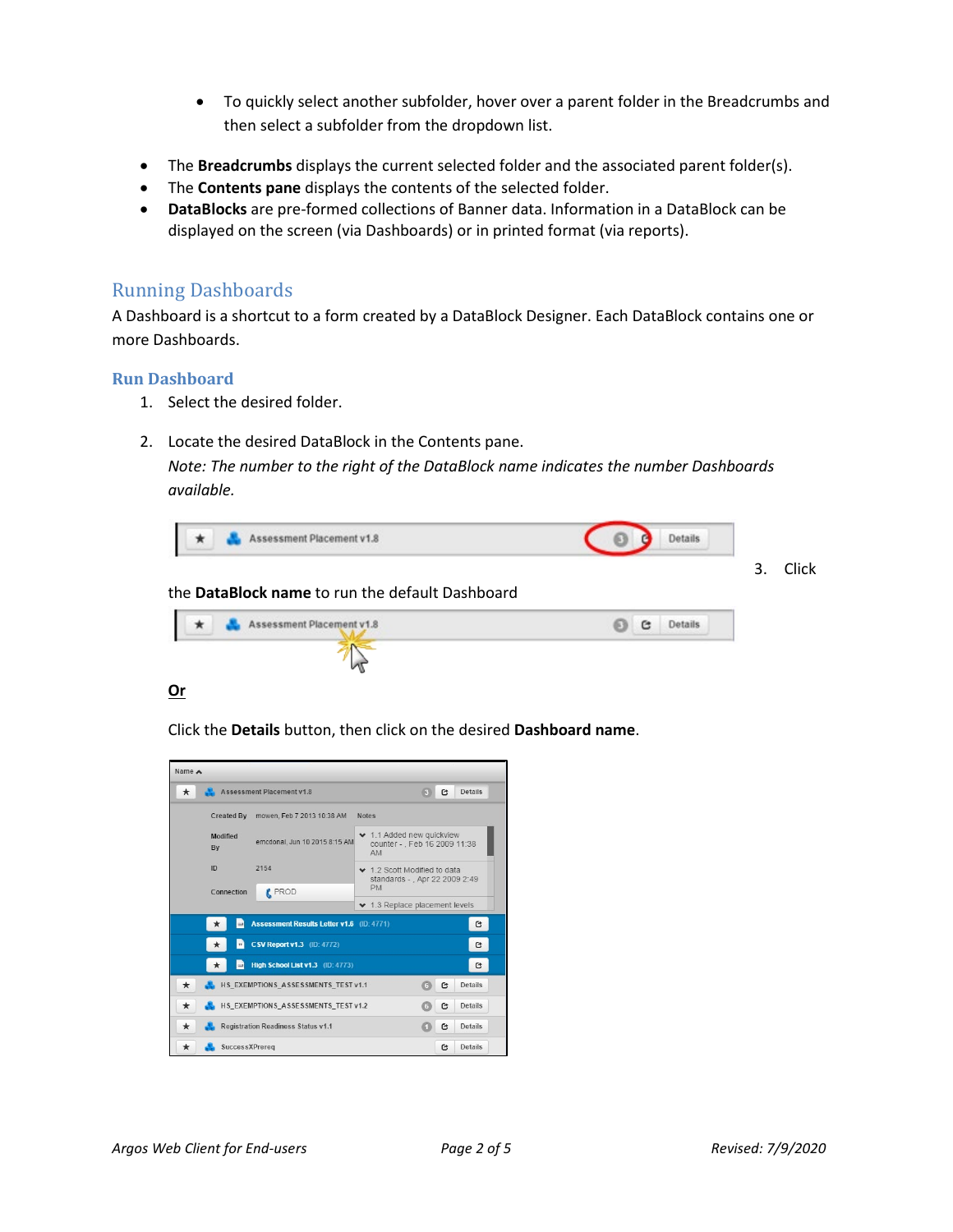4. Choose the desired parameters from the available lists, then click the **QuickView** button. *Note: You can sort the order of each column by clicking on the column name.*



5. When complete, click the **Close** button in the window's upper-right corner.

### **Filter Dashboard Results**

1. After running a Dashboard query, click the sprocket icon in the lower-right corner, then click **Filter**.

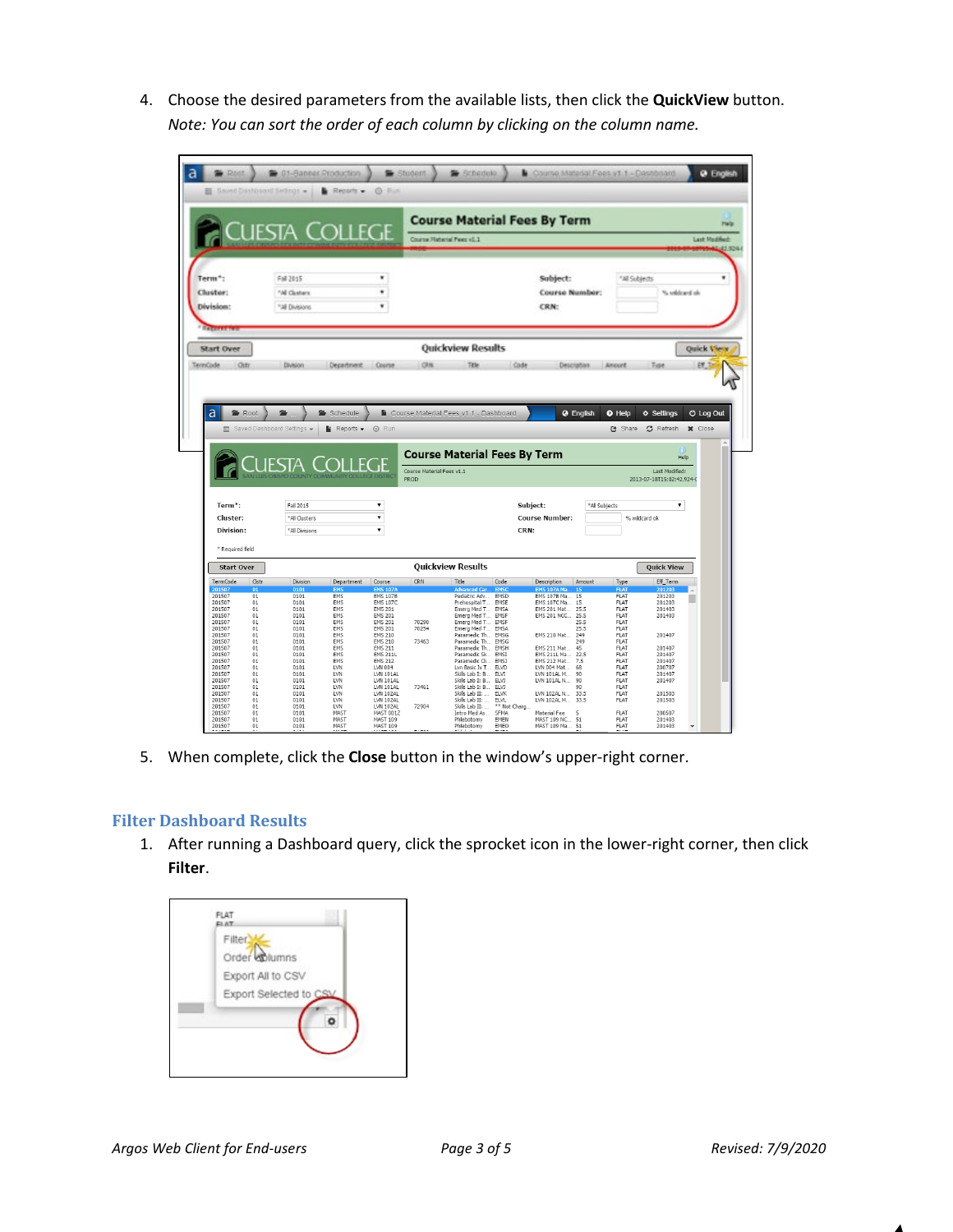2. Create one or more filter parameters, then click the **Apply** button.



#### **Save Dashboard Results**

1. After running a Dashboard query, click the sprocket icon in the lower-right corner, then click **Export All to CSV**



2. Depending on the browser you are using you will then need to either "save as", or locate the downloaded file.

# **Report Generation**

Argos allows easy generation of preformatted reports.

#### **Generating a Report**

- 1. Select a desired DataBlock.
- 2. Click the **Reports** button **F** Reports  $\cdot$  , just below the Breadcrumbs. *A dropdown list will display available reports for the DataBlock.*